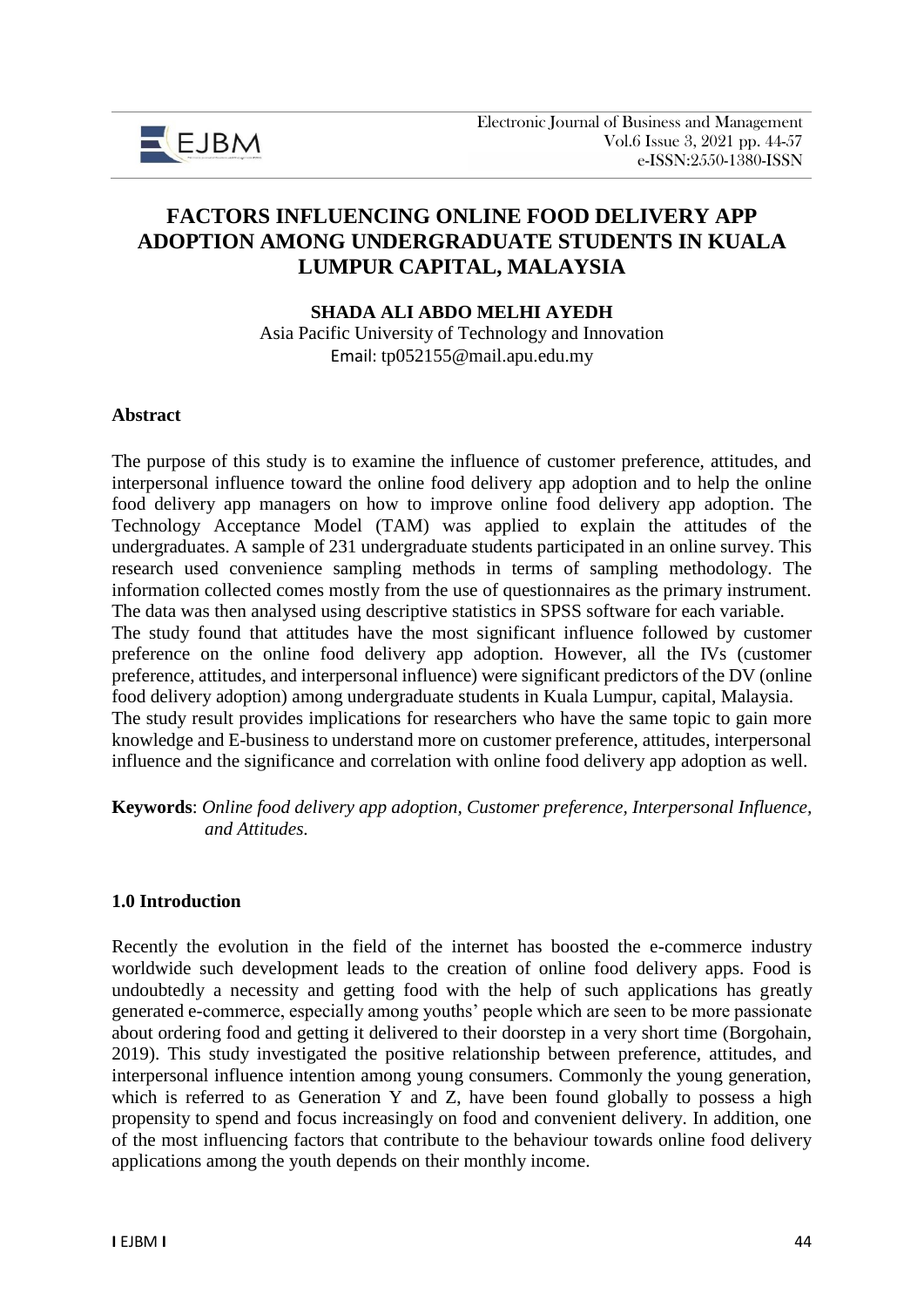To note, the sample of the study is undergraduate students in Malaysia. Briefly, many university students tend to order meals from restaurants located outside the campus due to the limiting choices in the university cafeteria's menus and delivered to the customer location. Further, both qualities of the food and speed of delivery are important. The time-saving factor raises the value of the services offered as it reduces the amount of time and energy consumers spend (convenience) buying a product, and it has been shown to be significant (Yeo, Goh & Rezaei, 2017). Thus, the most motivating factor that leads students to order online is the studying hours.

Online food ordering is the process of ordering food from either a website or an application. It is now a fast-growing business model (GD & SURESH, 2020). Furthermore, it fulfils the necessities of people living a busy life in the city that put in their request on the food delivery service app and receive delivery within a few minutes (Koiri, Mukherjee & Dutta, 2019). Moreover, common attitudes perceived or experienced toward a specific behaviour is described as "the degree to which a person has a favourable or unfavourable evaluation or appraisal of the behaviour in question" (Ajzen, 1991; Nguyen et al., 2019). However, another factor that affects online food delivery apps is customer preference. In fact, the preference of a customer is a common term in the marketing area which determines the choice of a certain product or service over similar products and services. Economically speaking, such a term can show consumer preferences which are considered to be those individuals' tastes depending on how useful different sorts of goods are (FA, Omigie & Daniel, 2014; Kontot, Hamali & Abdullah, 2016). One part of interpersonal communication is interpersonal influences which have an essential impact on consumers. It is the process of exchanging information between one person and at least one other person, or usually between two people who can be known backwards directly. The previous research examines two dimensions of susceptibility to interpersonal influences: (a) interpersonal normative influences and (b) interpersonal informational influences (Huang, Shi & Wang, 2012; Alfisyahr & Devita, 2019).

The previous studies have examined the relationship of attitudes towards online food delivery, while less attention has been paid to the context of undergraduate's preference, interpersonal influence, and online food delivery in Malaysia. Since limited studies have been conducted on undergraduate students' customer preference in regard to online food app purchases, it is still ambiguous if whether customer preference affects the trend of using online food delivery applications. Therefore, this research aims to explore the customer preference, attitudes, and interpersonal influence among the undergraduates in Kuala Lumpur capital, Malaysia.

### **2.0 Literature Review**

The purpose of this research was to examine the factors that affect online food delivery app adoption among undergraduate students in Kuala Lumpur, Capital, Malaysia. In this chapter, past relevant literatures related to the topic will be illustrated corresponding to the topic presented. In addition to that, three independent variables will be illustrated which are (1) Customer preference, (2) Interpersonal Influence and (3) Attitudes will be discussed along with the research framework of this research.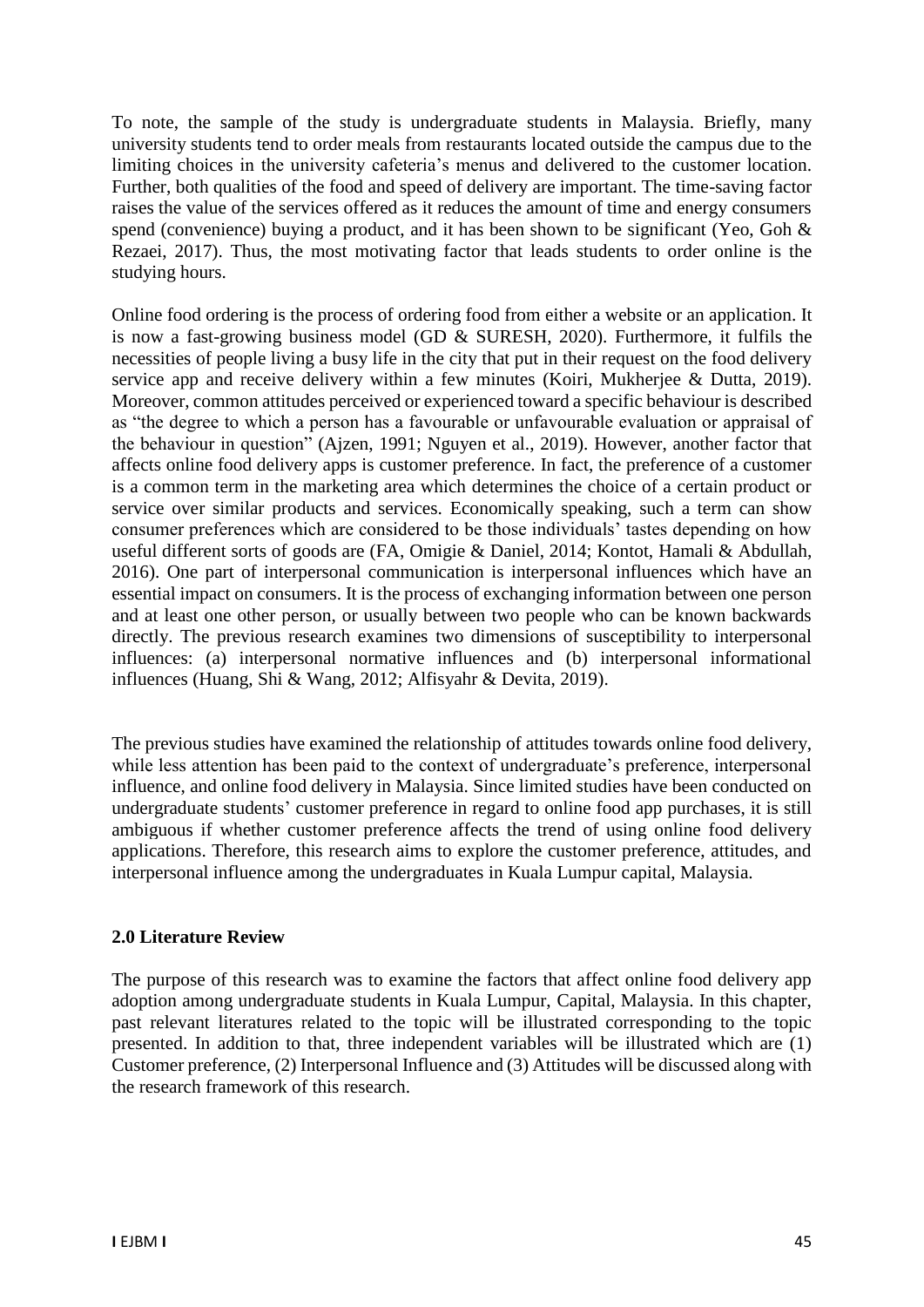### **2.1 Online food delivery app adoption**

The food delivery market is huge in Southeast Asia. Whilst the food industry is regarded as a business that is worth a trillion of dollars whose delivery market is a small segment of the whole business (Kandasivam, 2017; Lau & ng, 2019). Food delivery serves the needs of those who are occupied with loads of work and need to place an online order with a blink of an eye and receive the delivery (Kedah, Ismail, Ahasanul & Ahmed, 2015) meaning that the main reason behind using food delivery service is the need for convenient and quick meals after or during a busy working day (Lau & ng, 2019). On the other hand, sometimes people in Malaysia waste a lot of time searching for a suitable restaurant to dine at and more time to choose and order the food they want along with the time spent eating which eventually encouraged the emerge of online food delivery. As a result, the expected revenue of online food delivery is \$300 million with a growth rate of 19% over the period of 2019 to 2025 (Privadarshini, 2019). There are a lot of firms involved in the business of delivery services. Some examples of those firms are Food Panda which is the first company in this kind of business then other companies followed such as DeliverEat, Grab Food, Honestbee, Running Man Delivery, FoodTime, Dahmakan, Mammam, and Shogun2U. Most of those companies operate mainly in urban areas like Kuala Lumpur, Penang, Klang Valley, and Johor Bahru because there is a challenge imposed regarding locations and coverage which can be handled through elaborating with a third-party logistics provider known as 3PL delivery to help sustain customers' loyalty ending up with many online food delivery firms, yet none is dominant (Lau & ng, 2019).

#### **2.1.1 Study location**

Nonetheless, most of the universities are located in Kuala Lumpur capital. Therefore, selecting Kuala Lumpur as the study location specifically in the private universities such as APU, TAYLORS, UCSI, MAHSA and LIMKOKWING universities as well as public universities such as UPM, UniKL and INTERNATIONAL ISLAMIC universities. Therefore, choosing different universities in different areas is because the study needs to examine the influencing factors based on wide customers in different places. Factors may vary depending on the location of the university since each university may not be located close by or near a food vending facility, therefore the usage of food delivery applications may vary based on the availability in the area.

#### **2.2 Relationship between customer preference and online food delivery app adoption**

Badhusha (2019) identifies the reason for utilizing a mobile app to order food, to rank the foods preferred for digital food ordering, and to identify the best predictor that influences the choice of digital food portal services. However, one of the fastest-growing segments of digital commerce is the food delivery services market. The scope of an interface between the end-user and the seller is the main change between traditional and digital food ordering. The sample size consists of 65 digital food buyers. In addition, "Discount coupon/cashback" are the most important findings in this study and are the strongest predictors that influence customers to select digital food ordering. Trends in the digital food ordering scenario have undoubtedly transformed the changing customer lifestyle and the expansion of digital operation in Tiruchirappalli region, India. The study by Lubis (2018) analysed the online shopping customer preference, the study target big cafes customers totalled 200 respondents in Medan City, North Sumatera Province.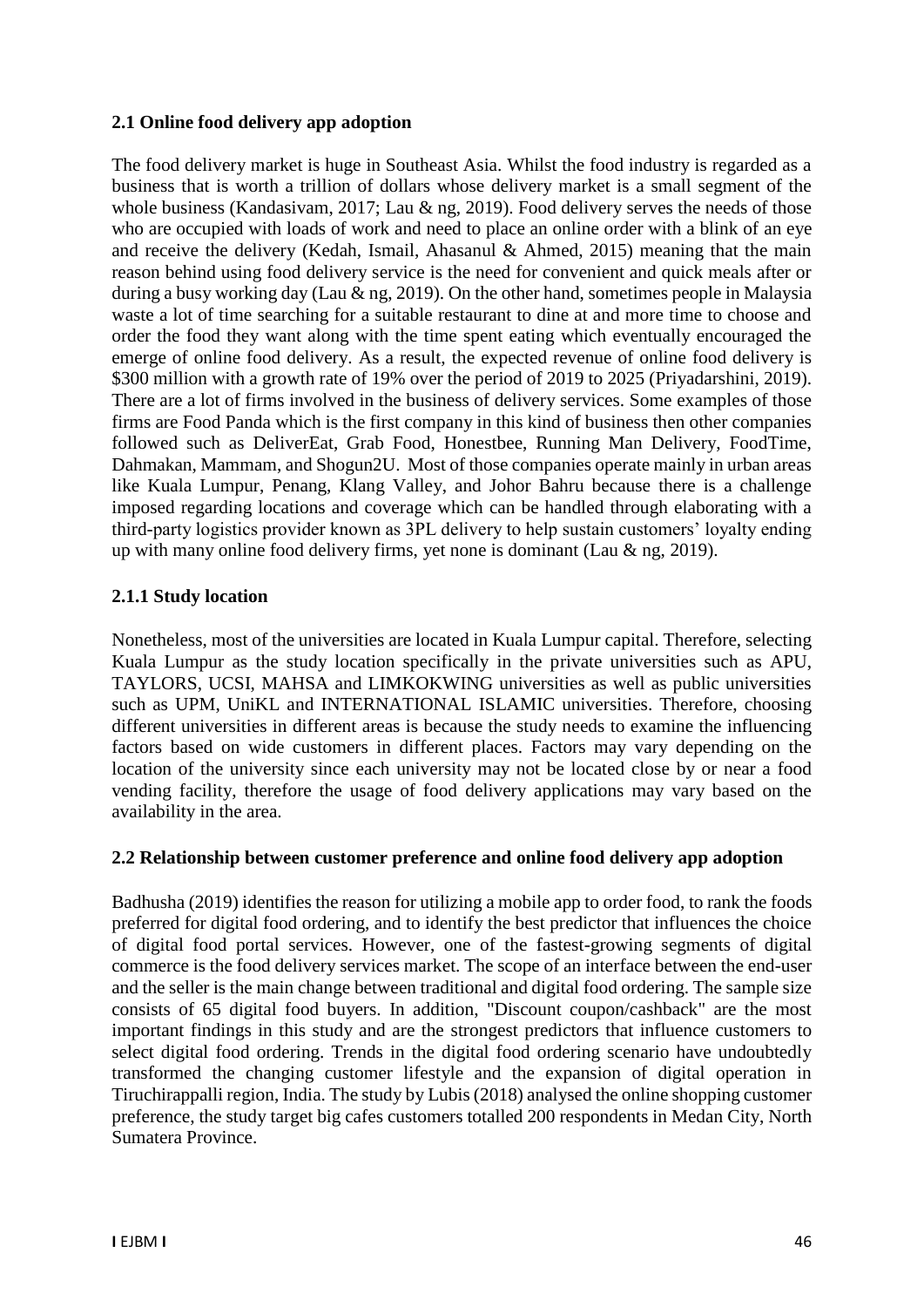Moreover, year to year, the growth of both sellers and online shopping enthusiasts in the online market continues to increase. Market shopping habits, both conventional and online, are essential to successful purchases. In determining that sales are built into the online market and stay within the traditional market, sellers need to be mindful of their target customer profile. Demographics and ownership of online shopping applications are the proposed predictor variables. The findings show that online shopping decisions are heavily affected by gender variables, levels of income and applications for online shopping. Daily life, age and education variables do not have a huge impact on both online and traditional shopping preferences.

Nagaraj & Vijayalakshmi (2018) stated that for several factors, the growth in the usage of smartphones has given rise to a range of mobile apps. In urban areas, ordering food online has seen a major rise. The entry of companies into the delivery of food through the business of mobile apps is proving to be profitable. The study identifies and analyses the customer's preference to use mobile apps for ordering food. The sample is collected from 220 customers utilizing mobile food ordering apps. A structured questionnaire is used to collect the responses in the Hyderabad region using a convenience sampling method. The study shows an interesting consumer demographic profile and reports the positive impact on the intentions to use mobile apps of the six main factors (ease-of-use, convenience, deals & coupons, speed of delivery, no time for cooking and variety of food).

Uddin & Sultana (2015) identified the critical factors to online shopping preference. An overall positive reaction to online shopping was shown by the results of an extensive survey. In addition, the research offers some interesting insights into customer preferences in Bangladesh for online shopping. There is a positive attitude towards online shopping in the survey of 524 urban respondents, due to the fact that online shopping is convenient since it does not consume a lot of time. The main variables that determine customers' preferences include age, gender, income and occupation, family structure as well as their knowledge of ICT. The outcomes stated that youngsters are more likely to shop online since they are frequent users of the internet. Basically, the findings help to show the motivation towards creating target-oriented online sales besides observing customers' attitudes towards shopping online. Therefore, some customers in some parts of the world might not be ready for online shopping.

### **2.3 Relationship between Attitudes and online food delivery app adoption**

According to Yeo, Goh & Rezaei (2017)**,** the study investigates the structural relationship of online food delivery (OFD) services through concentrating on customers' behavioural attention along with their attitude. Previous research, however, has mainly explored customer perceptions towards online services in general, with only a few researchers focusing on the idea of online food delivery (OFD) services with consumer experiences. The thesis proposes an integrative model of theoretical analysis focused on the Contingency Framework and the IT Continuance Extended Model. 224 relevant surveys were conducted in order to strengthen the validation of the research's model through adopting a path modelling method known as the partial least square (PLS) for the sample of students at Klang valley universities. In addition, theoretical foundations' validity was further demonstrated by the findings. There has been also an illustration of the association that bonds latent variables of both behavioural intentions and attitudes. This implies that the attitude of an individual towards OFD services would dramatically improve with a better understanding of post-use utility and convenience motivation, thus increasing intentions to use OFD services.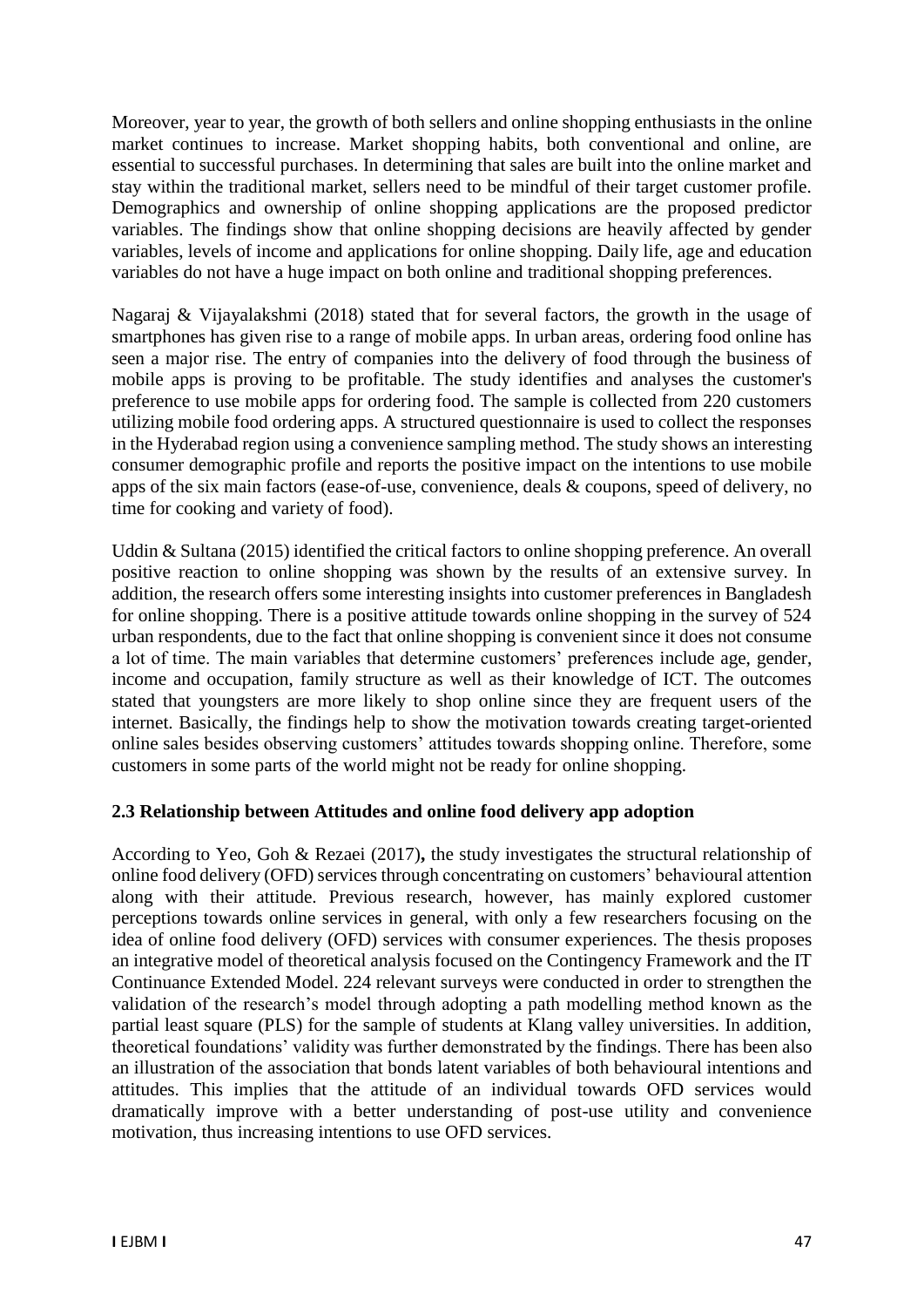Prabowo & Nugroho (2018) examined the influence of several variables on Online Food Delivery Service attitudes and behavioural intention. The sample size consisted of 732 participants. The outcome of this research indicates that the interpretation of use influences the attitude and behavioural purpose towards the Go-Food application (app), whereas there are some external factors affecting the usefulness of such an app including time-saving orientation as well as hedonic motivations. Therefore, those factors should be considered since they affect online food delivery services directly since they have to do with behavioural intention, convenience, and attitude of customers, and Go-Jek, Go-Foo.

Chen, Liang, Liao and Kuo (2020) stated that the growth of numerous food distribution platforms with the advent of the Online to Offline (O2O) era not only provides customers with more options but also enables restaurant operators to attract more potential consumers and increase their additional revenue. Using a standardised questionnaire, the authors describe the factors affecting buying behaviour as well as the relationship between the online food service and the facilities offered. The analysis is based on the theory of planned behaviour (TPB) and contains the research variables 'utilitarian value' and 'hedonic value'. SEM was used to validate the study findings and assess consumers' buying intentions for online food distribution platforms. An online survey was conducted, a total of 1082 questionnaires were considered correct from 1300 distributed questionnaires, with a successful recovery rate of 83.23 per cent.

The research findings were as follows: (1) consumer attitude, subjective norms, and perceived behavioural control have a significant positive effect on utilitarian and hedonic value; (2) utilitarian and hedonic values have a significant positive effect on purchase intention; and (3) utilitarian and hedonic values have a mediating effect on attitude, subjective norms, and perceived behavioural control. Based on the findings, food delivery platform operators will develop successful management strategies and expand their market opportunities by identifying the main factors that motivate customers to use their services.

Panse, Rastogi, Sharma & Dorji (2019) examined the growth of the food aggregator industry as well as the business model that these businesses adopt and how it impacts India's conventional restaurant industry. This research aims to provide a detailed link between the attitudes of consumers towards online food ordering. Also, customers' actions towards online food distribution sites, which are rapidly transforming the food retail landscape across India. The research, therefore, focuses on examining the drivers of customer behaviour towards food delivery apps online. According to the results, variations such as convenience, control, information ease and technology anxiety all have a significant effect on customer loyalty, which has a significant impact on shoppers' intentions.

### **2.4 Relationship between interpersonal influence and online food delivery app adoption**

In Hanoi, Vietnam, Kim Dang et al. (2018) discovered variables correlated with using the Internet to get access to food services. Nine classes were created with a total of 92 students and a professor supervised each group. Therefore, the researchers suggested that online interactions, especially by peers have a great influence on participants that seek online food products. These are predicted results that can be clarified by the high degree of interaction that the Internet has brought. When peers share, post photos or reviews on social media about food items, those who are easily persuaded by the choice of others usually follow their peers' when choosing as they have more experiences. In the case that the source of the data is reliable and checked by the relevant authorities, it will be helpful. It would be unprofitable, on the other hand, if peers' judgments were unjustified and biased. As a result, this form of contact is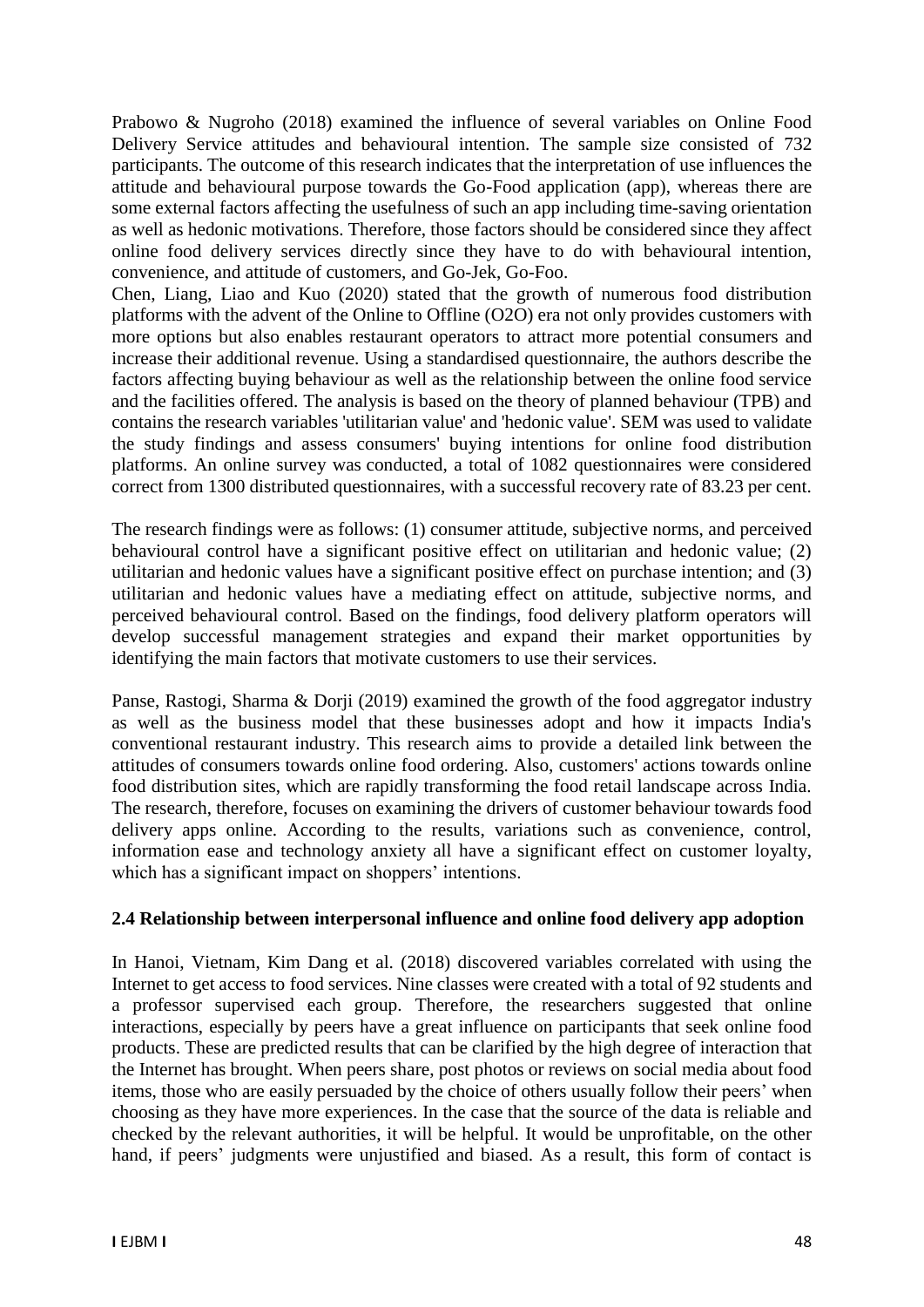impulsive while still posing some kind of risk to food safety. To ensure food safety, the details of an online food product must be double-checked by credible sources.

According to Kim & Srivastava (2007), purchasing decisions are also highly influenced by individuals who are recognized and trusted by the buyer. In addition, before making a buying decision, many online shoppers choose to wait for the reviews of early adopters to reduce the risk of purchasing a new product. Recently, e-commerce companies have begun to collect data on the social engagement between consumers on their websites, with the possible goal of recognizing and exploiting social impact in the decision-making of customers to enhance the management of consumer relationships and increase sales. The paper presents a summary of the effect of social impact on decision-making in e-commerce to provide guidance for researchers and businesses interested in related issues. They identify how social impact data can be obtained from online consumer behaviours and how e-commerce websites can use social power to support the decision-making process of consumers.

According to Verma, Sharma, Bhalla & Mehta (2019), marketers have also discovered a great potential to take part in peer-to-peer (P2P) contact by improved socialization practices by individuals through online social networking sites. In past literature on electronic word of mouth, the three behavioural dimensions highlighted are knowledge passing through actions, giving opinions, and finding behaviour. The correlation between social relationships and eWOM (Electronic word of mouth) on online social network websites has been analysed using one of the most influential social relationships of interpersonal influence, since it serves as a major factor in customer decision-making. Keeping the same interpersonal impact in mind was considered to research the relationship of such impact on electronic word of mouth on online social network websites. Three constituents of interpersonal impact, i.e., expressive importance, utilitarian & informative influence, were considered for a better understanding of the specified relationship. A survey of 1000 respondents from Mohali & Jalandhar social networking site users.

### **3.0 Methodology**



**Figure 1 Research Framework**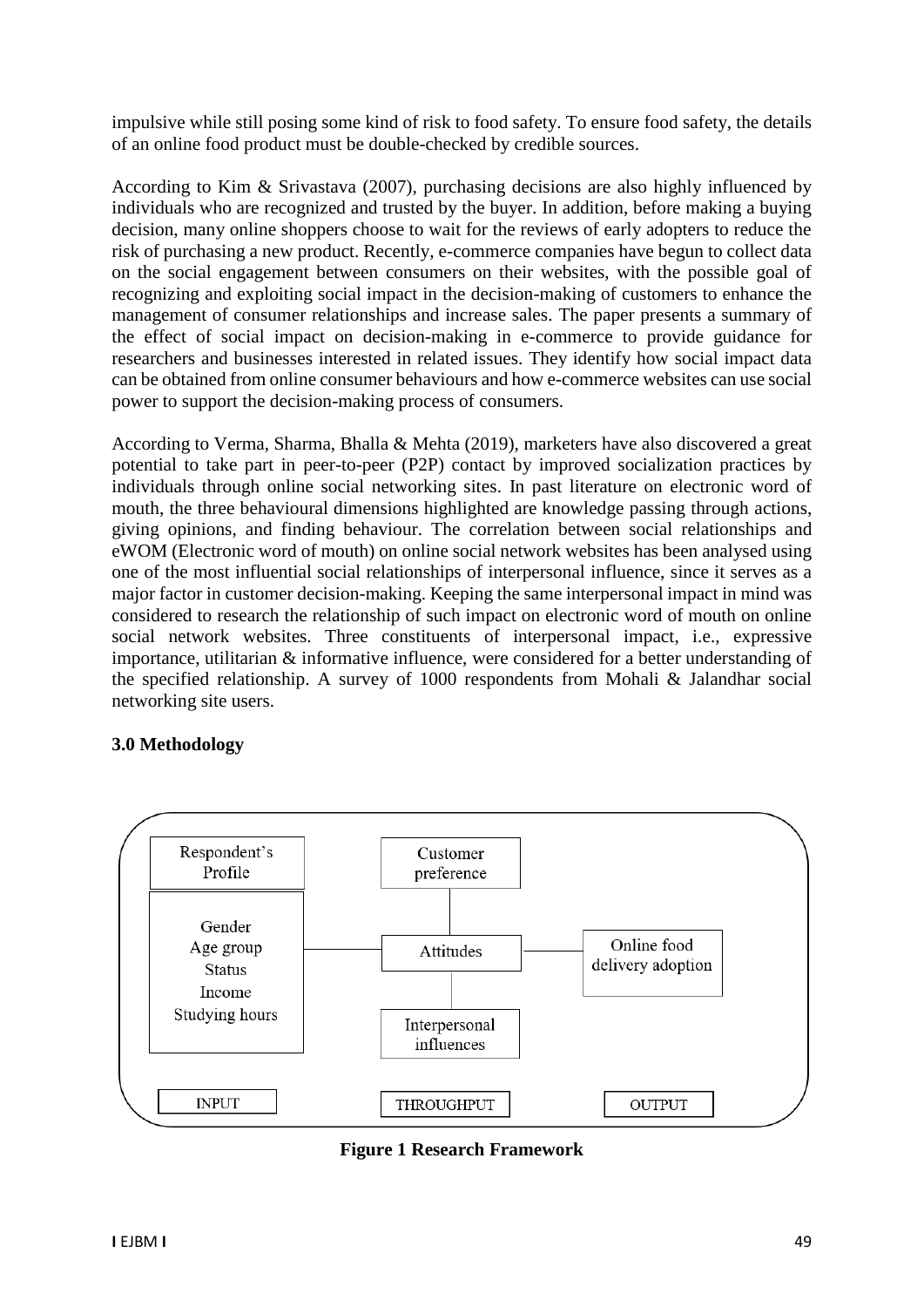The following are the testing hypotheses for the above framework:

H1. There is a relationship between customer preference and online food delivery app adoption H2. There is a relationship between attitudes and online food delivery app adoption

H3. There is a relationship between interpersonal influences and online food delivery app adoption

Technology Acceptance Model: This theory was put forward by Davis (1986). The Technology Acceptance Model is an information management hypothesis that describes how people adopt modern technology. TAM also assists in the detection of different factors that affect consumers' adoption of new technologies. The two most critical dimensions of simple TAM are the usefulness and ease of use in terms of computer systems or technologies. The user's attitude towards a specific technology and how their job can be done efficiently are described as usefulness. The user's understanding of how simple his or her work can be is called ease of use. Several researchers have developed the TAM based on their research interests, however, TAM2 in the e-commerce sector states that perceived risk and trust are two important factors that have been found to be effective when using the system. TAM theory is a development of the theory of reasoned action (TRA), which states that if a user is determined to act, they will act freely and without constraints. However, researchers later discovered that in the real world, a number of variables control a user's attitude and actions, rendering it difficult to evaluate the real ease and usefulness in e-commerce (Salunkhe, Udgir & Petkar, 2018).

When applying this theory to this study, it posts that attitude impact the purchasing decision. However, consumers manage the online food ordering and distribution services through a smartphone app. Since the present study will be conducted amongst a population of undergraduate students the factors that affect the attitudes towards the usage of online delivery applications may vary and that is due to the fact that factors such as income and gender as well as background can play a part in determining the attitudes that play out through the process.

| Section      | Variables               | Item | Scale   | Source                        |
|--------------|-------------------------|------|---------|-------------------------------|
| A            | delivery<br>Online Food | 4    | 5 Point | Lee, Sung $&$ Jeon, (2019)    |
|              | app adoption (DV)       |      |         |                               |
| B            | Preference<br>Customer  |      | 5 Point | Yeo, Goh & Rezaei, $(2017)$   |
|              | (IV)                    |      |         |                               |
| $\mathbf{C}$ | Attitudes (IV)          | 6    | 5 Point | Yeo, Goh & Rezaei, $(2017)$ ; |
|              |                         |      |         | Lee, Sung & Jeon, $(2019)$    |
|              | Interpersonal Influence |      | 5 Point | Kim Dang et al. $(2018)$      |

**Table 1: Research Instrument**

### **3.1 Demographic Information**

A sum of 231 participants among undergraduate students comprises both Gen Y and Z in Kuala Lumpur, the capital. All of the data is gathered using Google forms, with several questions for each variable. SPSS software was used to evaluate all of the gathered data, which included demographic analysis, normality test, reliability test, multiple regression analysis, and correlation analysis.

It is critical to examine the demographic analysis of the participants in order to get the data. Males make up 124 (53.7%) and females make up 107 (46.3%) of the 231 respondents that took part in the survey. It determined that males are the majority of the participants. The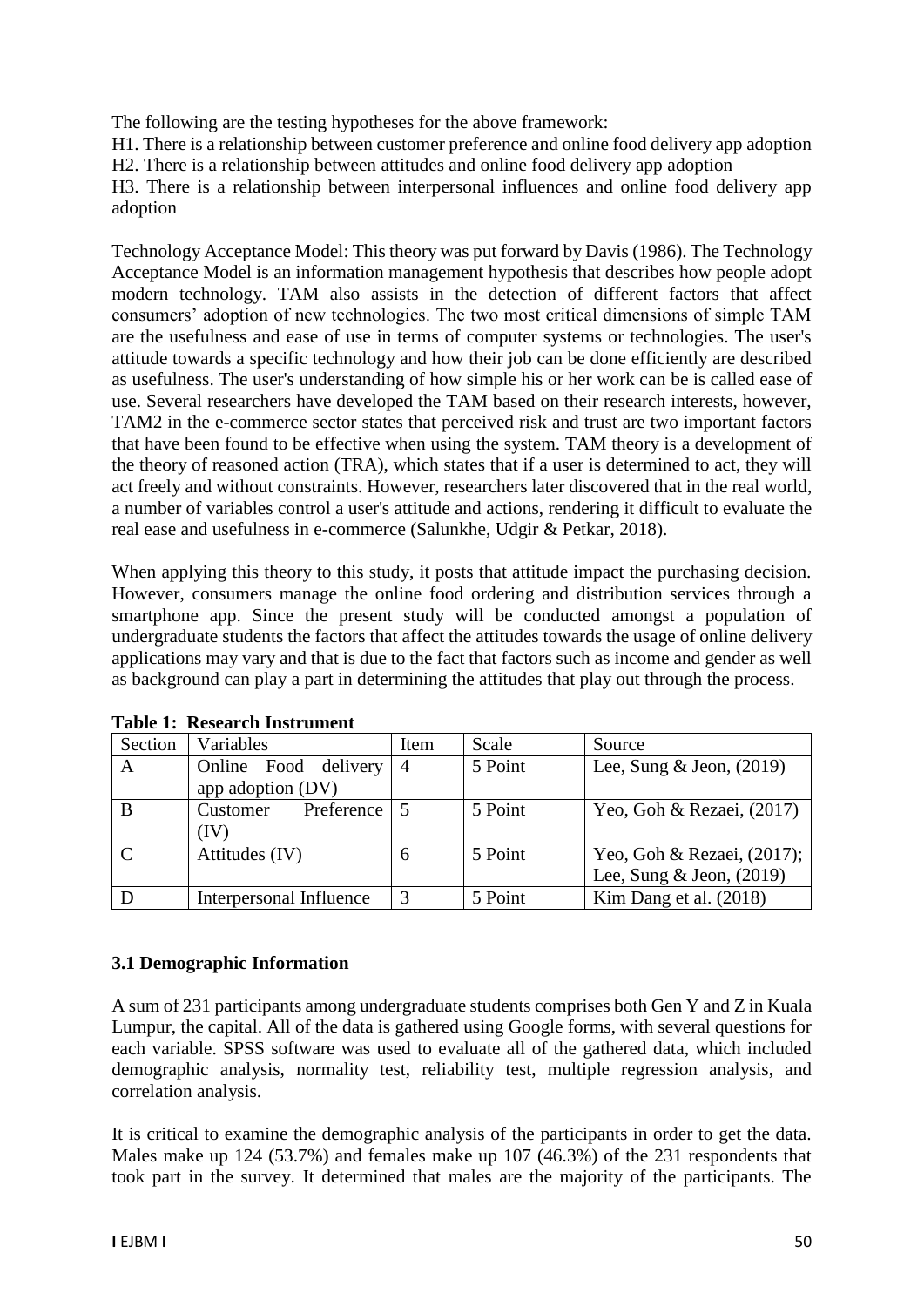participant's marital status shows that the most are single with 90.5%. With a percentage of 52.8, more than half of the respondents were between the age range of 21-24 years old. Regarding the spending on FDA per day, it shows that the majority spends RM30 and above per day with a percentage of 32%. As for the university of the students, it shows that most of the respondents come from APU. The majority of the students' study 3 to 4 hours with 35.0% and a close rate for studying 1 to 2 hours daily with 33.3%. The question regarding the usage of OFD daily interpreted that most of the students use the OFD once per day with a percentage of 74%. This indicates that the fewer studying hours the less use for the OFD. Most of the students covering 62.8% answered that there are no choices of restaurants on the campus. The majority of 84% live outside the campus. Regarding the students who live on campus out of 15.6%, only 8.7% answered that they are allowed to cook on the campus. Whereas the students who live outside the campus almost half of the respondents with a percentage of 44.6% live without their family.

#### **4.0 Data Analysis**

|                            |                   | Customer     |              |                    | <b>Online FD</b> |
|----------------------------|-------------------|--------------|--------------|--------------------|------------------|
|                            |                   | preference   | Attitudes    | Interpersonal      | adoption         |
|                            |                   | Total        | Total        | <b>Influ Total</b> | Total            |
| <b>Customer preference</b> | Pearson           | $\mathbf{1}$ | $.586^{**}$  | $.359***$          | $.626**$         |
| Total                      | Correlation       |              |              |                    |                  |
|                            | Sig. (2-tailed)   |              | < .001       | < .001             | < .001           |
|                            | N                 | 231          | 231          | 231                | 231              |
| <b>Attitudes Total</b>     | Pearson           | $.586^{**}$  | $\mathbf{1}$ | $.475***$          | $.659***$        |
|                            | Correlation       |              |              |                    |                  |
|                            | $Sig. (2-tailed)$ | < .001       |              | < .001             | < .001           |
|                            | N                 | 231          | 231          | 231                | 231              |
| Interpersonal Influ        | Pearson           | $.359***$    | $.475***$    | $\mathbf{1}$       | $.446**$         |
| Total                      | Correlation       |              |              |                    |                  |
|                            | $Sig. (2-tailed)$ | < .001       | < .001       |                    | < .001           |
|                            | N                 | 231          | 231          | 231                | 231              |
| Online FD adoption         | Pearson           | $.626**$     | $.659**$     | $.446**$           | 1                |
| Total                      | Correlation       |              |              |                    |                  |
|                            | $Sig. (2-tailed)$ | < .001       | < .001       | < .001             |                  |
|                            | N                 | 231          | 231          | 231                | 231              |

### **Table 2 Pearson Correlation Analysis**

\*\*. Correlation is significant at the 0.01 level (2-tailed).

Based on the table above, it indicates the correlation between independent variables which consist of customer preference, interpersonal influence, and attitudes with the dependent variable, which is online food delivery app adoption. Therefore, the CP and Atti (independent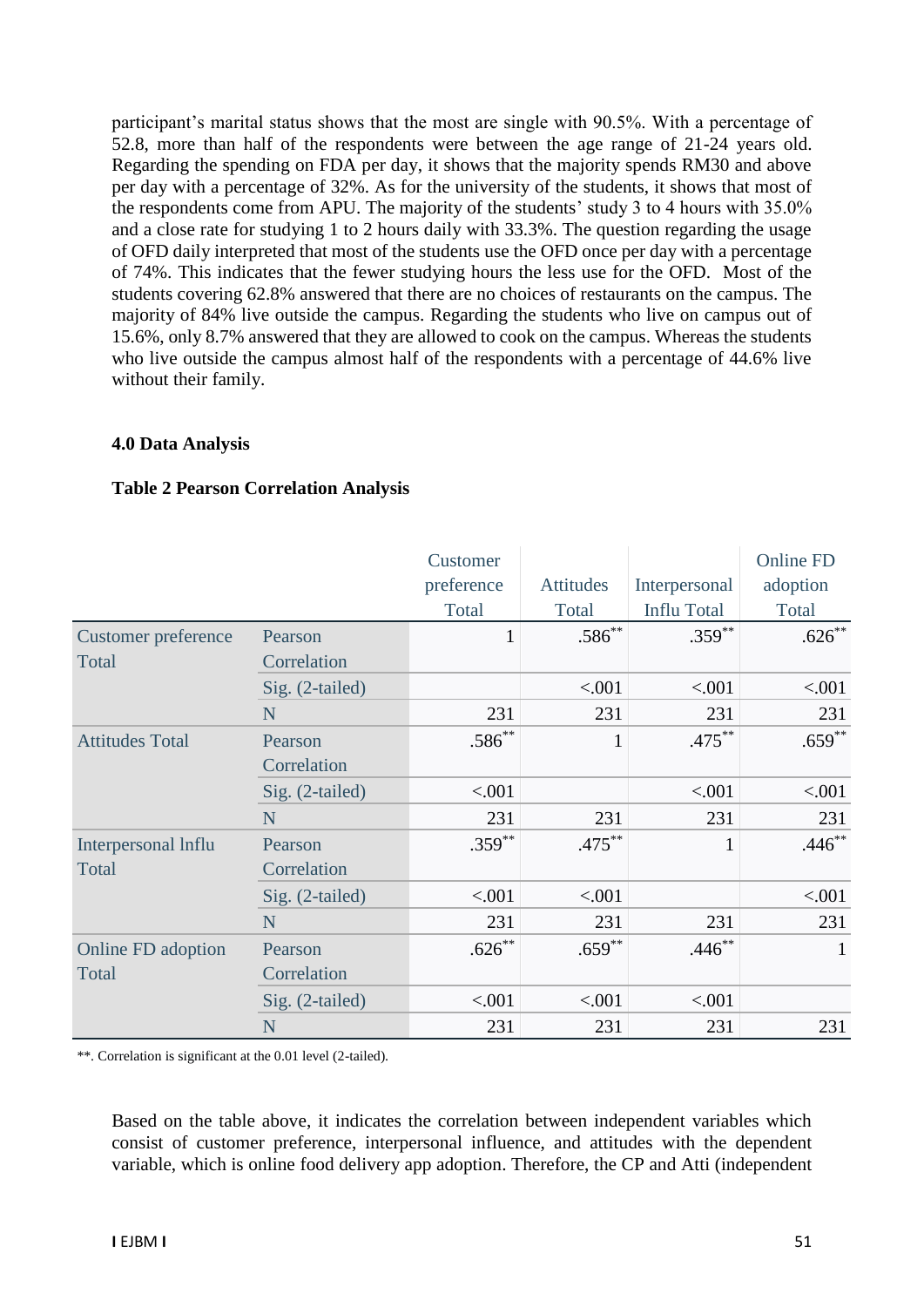variables) of this research show a moderate and positive correlation., while the InpI (independent variable) has a low positive correlation with the OFDA (dependent variable).

# **5.0 Conclusion**

This study was carried out in order to acquire a better understanding of online food delivery apps, which would likely be useful in the future. The goal of this study was to see whether there was a link between customer preferences, attitudes, and interpersonal influence (independent variables) and the adoption of online food delivery apps (Dependent variable). As a result of the Multiple Regression and Pearson Correlation analyses, it was determined that all IVs had a significant relationship with DV. Interpersonal Influence has the greatest significance rate of 0.010, followed by other Customer Preferences and Attitudes, which has a significant rate of 0.001. Overall, this research was completed successfully, with all variables tested.

# **6.0 Limitation of The Study**

Several limitations happened in this research. The first restriction was the sample size, which is small in comparison to the populations of undergraduate students in Kuala Lumpur, the capital, Malaysia. Because this study only included 231 participants, likely, it did not capture all of the participation from all groups. When there is a significant participation rate, the study will have a more varied and many points of view, leading to more accurate research. Due to the pandemic access to the specific sample size study was limited. Furthermore, this research was performed only in Kuala Lumpur, excluding other nations or regions where the majority of participants were Gen Y-Z. As a result, while completing the questionnaire based on personal experiences with online food delivery apps, there is a risk of biases. Moreover, there is just one dependent variable in this research, which is the use of online food delivery adoption. There is a chance that the independent factors will have an impact on other dependent variables. Moreover, few studies have been found in the context of interpersonal influence and online food delivery adoption. Finally, the investigation only reveals three independent factors, resulting in 52.9 percent impacted dependent variables in this study. Meanwhile, other potential variables that were not addressed in this research account for 47.1 percent of the total.

### **7.0 Recommendation for Future Research**

This research found that all the independent factors are linked to the dependent variable, and students who study for extended periods utilize online food delivery more than three times each day. This study was conducted among undergraduate students in Kuala Lumpur. Therefore, it is suggested that a similar study be conducted among all university students such as foundation, Diploma, undergraduate, and post-graduate students. Limited studies have been done regarding the relationship between interpersonal influence and online food delivery app adoption. However, this study shows that interpersonal influence has less impact on online food delivery adoption as the major responses are neutral for all the given questions. Therefore, exploring more in this area is suggested to determine the impact of this factor. An additional suggestion in this study is to add moderator and mediator variables as other factors that affect the relationship between the independent and dependent variables in future research. Moderator and mediator variables such as studying hours, many choices of restaurants on campus, and living alone or with family might provide a more detailed explanation of how it affects both independent and dependent variables. Finally, to compare various views and behavioural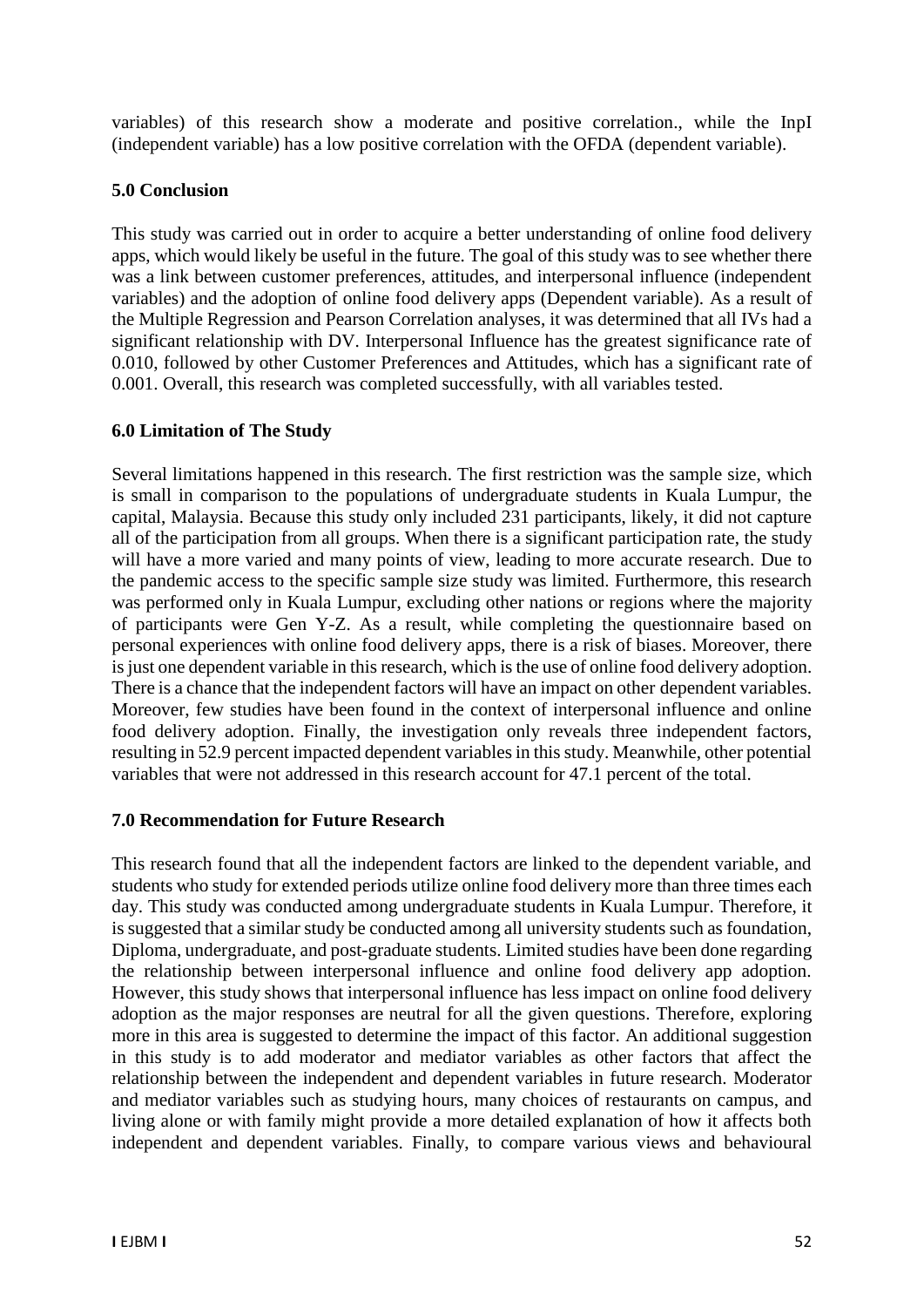intentions about online food delivery adoption, it is suggested that these study research nations with comparable backgrounds to observe the variations for future results.

# **8.0 References**

Ajzen, I., 1991. The theory of planned behaviour. *Organizational Behaviour and Human Decision Processes*, [online] 50(2), pp.179-211. Available at: <https://www.sciencedirect.com/science/article/abs/pii/074959789190020T?via%3Dihub> [Accessed 3 November 2020].

Alfisyahr, R. & Devita, L., 2019. Impact of Brand Image, Country of Origin, and Interpersonal Influences on Purchase Intention. *Proceedings of the Annual International Conference of Business and Public Administration (AICoBPA 2018)*, [online] Available at: <https://www.researchgate.net/publication/337714318\_Impact\_of\_Brand\_Image\_Country\_of Origin and Interpersonal Influences on Purchase Intention> [Accessed 3 November 2020].

BADHUSHA, M., 2019. *CONSUMERS' SATISFACTION TOWARDS DIGITAL FOOD ORDERING IN TIRUCHIRAPPALLI CITY*. [ebook] Available at: <http://www.jctjournal.com/gallery/163-sep2019.pdf> [Accessed 7 November 2020].

Borgohain, M., 2019. Consumer Perception towards Food Delivery Applications with Special Reference to Dibrugarh Town. *International Journal of Recent Technology and Engineering*, [online]  $8(4)$ , pp.10137-10141. Available at: <https://www.ijrte.org/wpcontent/uploads/papers/v8i4/D4289118419.pdf> [Accessed 3 November 2020].

CheckMarket, n.d. *Sample Size Calculator*. [online] CheckMarket. Available at: <https://www.checkmarket.com/sample-size-calculator/#sample-size-margin-of-errorcalculator> [Accessed 12 November 2020].

Chen, H., Liang, C., Liao, S. and Kuo, H., 2020. Consumer Attitudes and Purchase Intentions toward Food Delivery Platform Services. Sustainability, [online] 12(23), p.10177. Available at: <https://www.mdpi.com/2071-1050/12/23/10177> [Accessed 26 April 2021].

Danes, S., Garbow, J. & Jokela, B., 2016. Financial Management and Culture: The American Indian Case. *Journal of Financial Counseling and Planning*, [online] 27(1), pp.61-79. Available at: <https://files.eric.ed.gov/fulltext/EJ1161819.pdf> [Accessed 11 November 2020].

Das, K. R. & Imon, A. R. (2016). A Brief Review of Tests for Normality. *American Journal of Theoretical and Applied Statistics,* 27 January, *5*(1), pp. 5-12.

Davis, F.D. (1986). A technology acceptance model for empirically testing new end-user information systems: Theory and results. Massachusetts, United States: Sloan School of Management, Massachusetts Institute of Technology.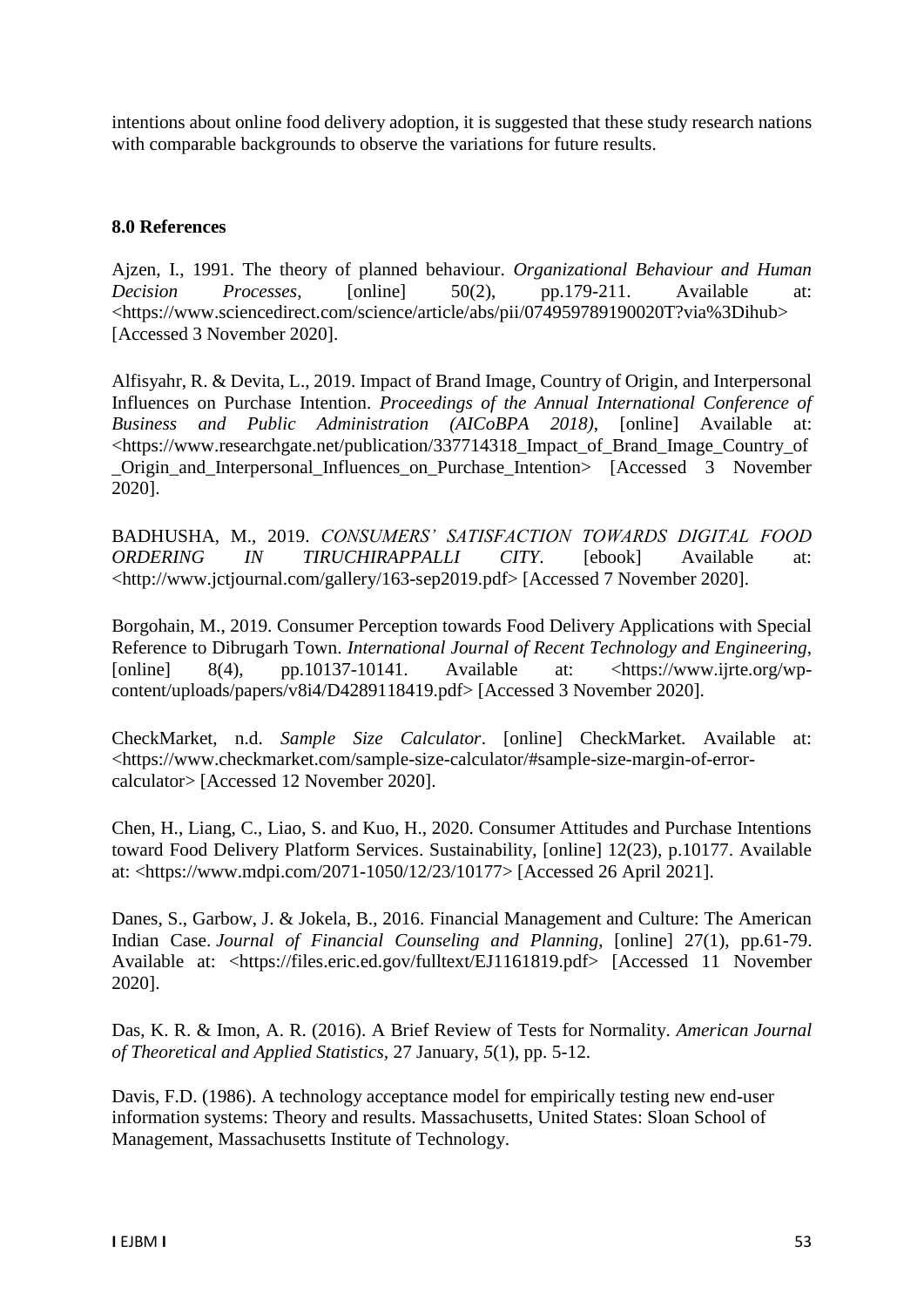Deacon, R.E. & Firebaugh, F.M. (1988). Family Resource Management: Principles and applications. (2nd ed. ). Needham Heights, MA: Allyn and Bacon.

FA, S., Omigie, O. & Daniel, D., 2014. Consumers' Perception on Ofada Rice in Ibadan North Local Government Area of Oyo State, Nigeria. *Journal of Economics and Sustainable Development*, [online] 5(16), p.46. Available at: <https://www.semanticscholar.org/paper/Consumers%E2%80%99-Perception-on-Ofada-Rice-in-Ibadan-North-Sowunmi-Omigie/b7e12258f645dbcfd12a2c12feb9cc4ba392d9c9> [Accessed 3 November 2020].

Guleria, D., 2015. *A STUDY OF CONSUMER PREFERENCE FOR SMARTPHONE: A CASE OF SOLAN TOWN OF HIMACHAL PRADESH*. [ebook] Available at: <https://www.researchgate.net/publication/324819537\_A\_STUDY\_OF\_CONSUMER\_PREF ERENCE\_FOR\_SMARTPHONE\_A\_CASE\_OF\_SOLAN\_TOWN\_OF\_HIMACHAL\_PRA DESH> [Accessed 5 November 2020].

Hair,J,F,Jr., Ceisis, M., Money, A., Samouel, P., and Page, M. (2015) Essentials of Business Research Methods. 3rd Edition. Routledge.

Hirschmann, R., 2020. *Malaysia: Higher Education Enrollment | Statista*. [online] Statista. Available at: <https://www.statista.com/statistics/794845/students-in-public-highereducation-institutions-by-gender-malaysia/> [Accessed 6 November 2020].

Horská, E., 2020. *International Marketing: Within And Beyond Visegrad Borders*. 1st ed. [ebook] Wydawnictwo Episeteme. Available at: <https://www.researchgate.net/publication/267040494\_Market\_entry\_modes\_for\_internation al\_businesses> [Accessed 5 November 2020].

Huang, Y., Shi, J. & Wang, L., 2012. Consumer susceptibility to interpersonal influence in Mainland China. *Asian Journal of Social Psychology*, [online] 15(2), pp.140-144. Available at: <https://www.researchgate.net/publication/263142735\_Consumer\_susceptibility\_to\_interpers onal\_influence\_in\_Mainland\_China> [Accessed 3 November 2020].

Jahan, S. (2017). ANOVA Procedures for Multiple Linear Regression Model with Non-normal Error Distribution: A Quantile Function Distribution Approach. *American Journal of Mathematics and Statistics, 7*(4), pp. 169-178.

Jaisani, L., Sharma, A., Malik, R., Misra, A., Shivam, K., Godbole, P., Nag, S., Malhotra, D., Singh, N., Satija, V. & Chakraborty, A., 2018. *The Changing Landscape Of The Retail Food Service Industry.* [ebook] Available at: <http://ficci.in/spdocument/23056/foodzaniarelease2018.pdf> [Accessed 12 November 2020].

Kandasivam, A., 2017. *Competition, Demand, Changing Behaviour Make Food Delivery The New Normal*. [online] Digital News Asia. Available at: <https://www.digitalnewsasia.com/startups/competition-demand-changing-behaviour-makefood-delivery-new-normal?page=0%2C0> [Accessed 3 November 2020].

Kedah, Z., Ismail, Y., Ahasanul, A. & Ahmed, S., 2015. *Key Success Factors Of Online Food Ordering Services: An Empirical Study*. [ebook] Available at: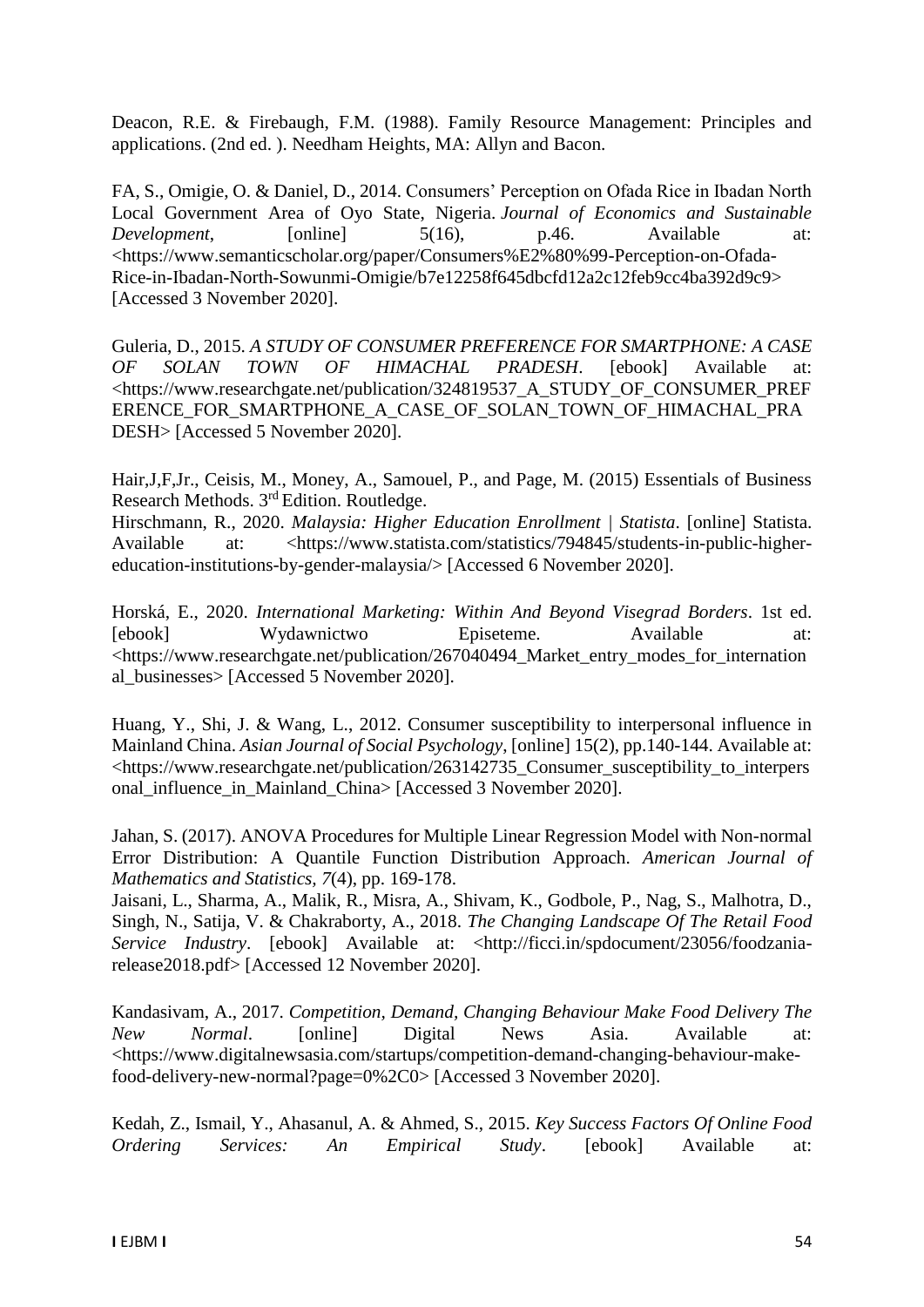<https://www.researchgate.net/publication/291074636\_Key\_Success\_Factors\_of\_Online\_Fo od\_Ordering\_Services\_An\_Empirical\_Study> [Accessed 12 November 2020].

Kim Dang, A., Xuan Tran, B., Tat Nguyen, C., Thi Le, H., Thi Do, H., Duc Nguyen, H., Hoang Nguyen, L., Huu Nguyen, T., Thi Mai, H., Dinh Tran, T., Ngo, C., Thi Minh Vu, T., Latkin, C., Zhang, M. & Ho, R., 2018. Consumer Preference and Attitude Regarding Online Food Products in Hanoi, Vietnam. *International Journal of Environmental Research and Public Health*, [online] 15(5), p.981. Available at: <https://www.ncbi.nlm.nih.gov/pmc/articles/PMC5982020/> [Accessed 6 November 2020].

Kim, Y. & Srivastava, J., 2007. Impact of social influence in e-commerce decision making. *Proceedings of the ninth international conference on Electronic commerce - ICEC '07*, [online] Available at:  $\overline{a}$  at: <https://www.researchgate.net/publication/221550526\_Impact\_of\_social\_influence\_in\_ecommerce\_decision\_making> [Accessed 7 November 2020].

Koiri, S., Mukherjee, S. & Dutta, S., 2019. A Study on Determining The Factors Impacting Consumer Perception Regarding The Online Food Delivery Apps in Guwahati. *GIS Business*,  $[0.1em]$  14(6), pp.521-542. Available at: <https://papers.ssrn.com/sol3/papers.cfm?abstract\_id=3546933> [Accessed 3 November 2020].

Kontot, K., Hamali, J. & Abdullah, F., 2016. Determining Factors of Customers' Preferences: A Case of Deposit Products in Islamic Banking. *Procedia - Social and Behavioural Sciences*, [online] 224, pp.167-175. Available at: <https://www.sciencedirect.com/science/article/pii/S1877042816305195> [Accessed 3 November 2020].

Kuala Lumpur, 2020. *Kuala Lumpur*. [online] Kuala Lumpur. Available at: <https://www.google.com/maps/place/Kuala+Lumpur,+Federal+Territory+of+Kuala+Lumpu r/@3.1306021,101.6191199,11z/data=!4m5!3m4!1s0x31cc49c701efeae7:0xf4d98e5b2f1c28 7d!8m2!3d3.139003!4d101.686855> [Accessed 12 November 2020].

Lau, T. & ng, D., 2019. *Online Food Delivery Services: Making Food Delivery The New Normal*. **Example 1** [ebook] **Available** at: <https://www.researchgate.net/publication/334050513\_Online\_Food\_Delivery\_Services\_Ma king\_Food\_Delivery\_the\_New\_Normal> [Accessed 3 November 2020].

Lee, S., Sung, H. & Jeon, H., 2019. Determinants of Continuous Intention on Food Delivery Apps: Extending UTAUT2 with Information Quality. *Sustainability*, [online] 11(11), p.3141. Available at: <https://www.mdpi.com/2071-1050/11/11/3141/pdf-vor> [Accessed 7 November 2020].

Lubis, A., 2018. *EVALUATING THE CUSTOMER PREFERENCES OF ONLINE SHOPPING: DEMOGRAPHIC FACTORS AND ONLINE SHOP APPLICATION ISSUE*. [ebook] Available at: <https://www.abacademies.org/articles/Evaluating-the-customerpreferences-of-online-shopping-1939-6104-17-2-185.pdf> [Accessed 7 November 2020].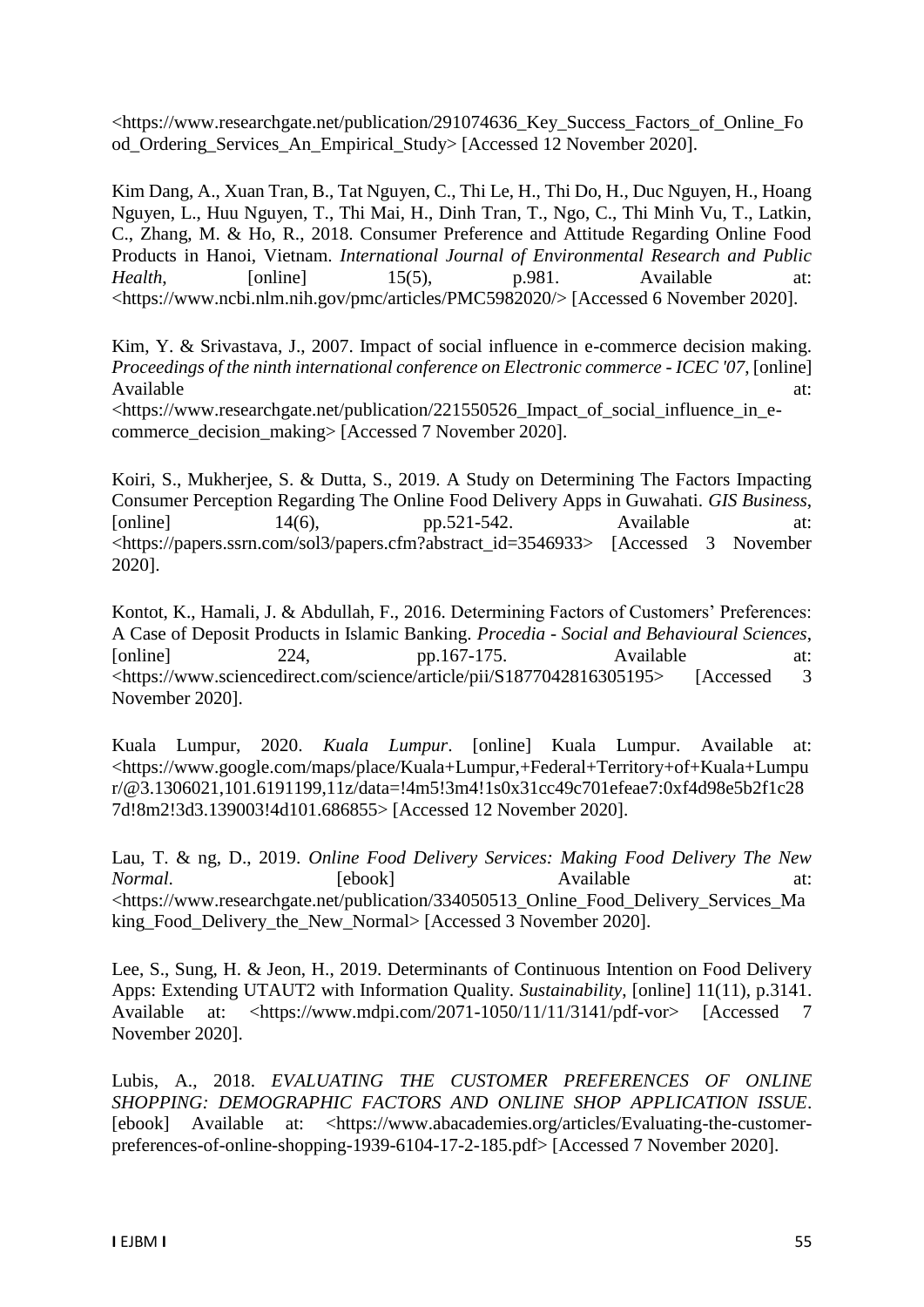Migerode, F., Buysse, A., Maes, B. and De Mol, J., 2012. Interpersonal Influence in Families: Development and Psychometric Evaluation of the Influence in Families Questionnaire. Psychologica Belgica,  $\boxed{\text{online}} = 52(1)$ , p.39. Available <https://www.researchgate.net/publication/276192633\_Interpersonal\_Influence\_in\_Families\_ Development\_and\_Psychometric\_Evaluation\_of\_the\_Influence\_in\_Families\_Questionnaire> [Accessed 10 November 2020].

Müller, J., 2019. *Malaysia: Internet Penetration Rate 2023 | Statista*. [online] Statista. Available at: <https://www.statista.com/statistics/975058/internet-penetration-rate-inmalaysia/> [Accessed 1 November 2020].

Muzaffar, B. (2016). The Development and Validation of a Scale to Measure Training Culture: The TC Scale. *Journal of Culture, Society and Development, Volume 23*, pp. 49-58. Nagaraj, S. & Vijayalakshmi, S., 2018. A Study on Food Ordering Mobile Apps. *Asian Journal of Research in Social Sciences and Humanities*, [online] 8(7), p.10. Available at: <https://www.researchgate.net/publication/327053949\_A\_Study\_on\_Food\_Ordering\_Mobile \_Apps> [Accessed 7 November 2020].

Nguyen, T., Nguyen, N., Nguyen, T., Phan, T., Bui, L. & Moon, H., 2019. Investigating Consumer Attitude and Intention towards Online Food Purchasing in an Emerging Economy: An Extended TAM Approach. *Foods*, [online] 8(11), p.576. Available at: <https://www.mdpi.com/2304-8158/8/11/576> [Accessed 3 November 2020].

Obilor, E. I. & Amadi, E. C. (2018). Test for Significance of Pearson's Correlation Coefficient. *International Journal of Innovative Mathematics, Statistics & Energy Policies, Jan-Mar, 6(1),* pp. 11-23.

PANSE, C., RASTOGI, S., SHARMA, A. & DORJI, N., 2019. UNDERSTANDING CONSUMER BEHAVIOUR TOWARDS UTILIZATION OF ONLINE FOOD DELIVERY PLATFORMS. *Journal of Theoretical and Applied Information Technology*, [online] 97(16). Available at: <http://www.jatit.org/volumes/Vol97No16/11Vol97No16.pdf> [Accessed 23 December 2020].

Prabowo, G. & Nugroho, A., 2018. *Factors That Influence The Attitude And Behavioural Intention Of Indonesian Users Toward Online Food Delivery Service By The Go–Food Application*. [ebook] Atlantis Press. Available at: <https://download.atlantispress.com/article/55914325.pdf> [Accessed 7 November 2020].

Priyadarshini, D., 2019. *Malaysia Online Food Delivery Market Demand Over Period 2019– 2025 With Key Players Uber Eats…*. [online] Medium. Available at: <https://medium.com/@reportconsultant10/malaysia-online-food-delivery-market-demandover-period-2019-2025-with-key-players-uber-eats-f5e20ee8bfd6> [Accessed 9 November 2020].

Salunkhe, S., Udgir, S. & Petkar, a., 2018. *Technology Acceptance Model In Context With Online Food Ordering And Delivery Services: An Extended Conceptual Framework*. [ebook] Available at:  $\overline{a}$  at:

<https://www.researchgate.net/publication/330480757\_Technology\_Acceptance\_Model\_in\_ Context\_with\_Online\_Food\_Ordering\_and\_Delivery\_Services\_An\_Extended\_Conceptual\_Fr